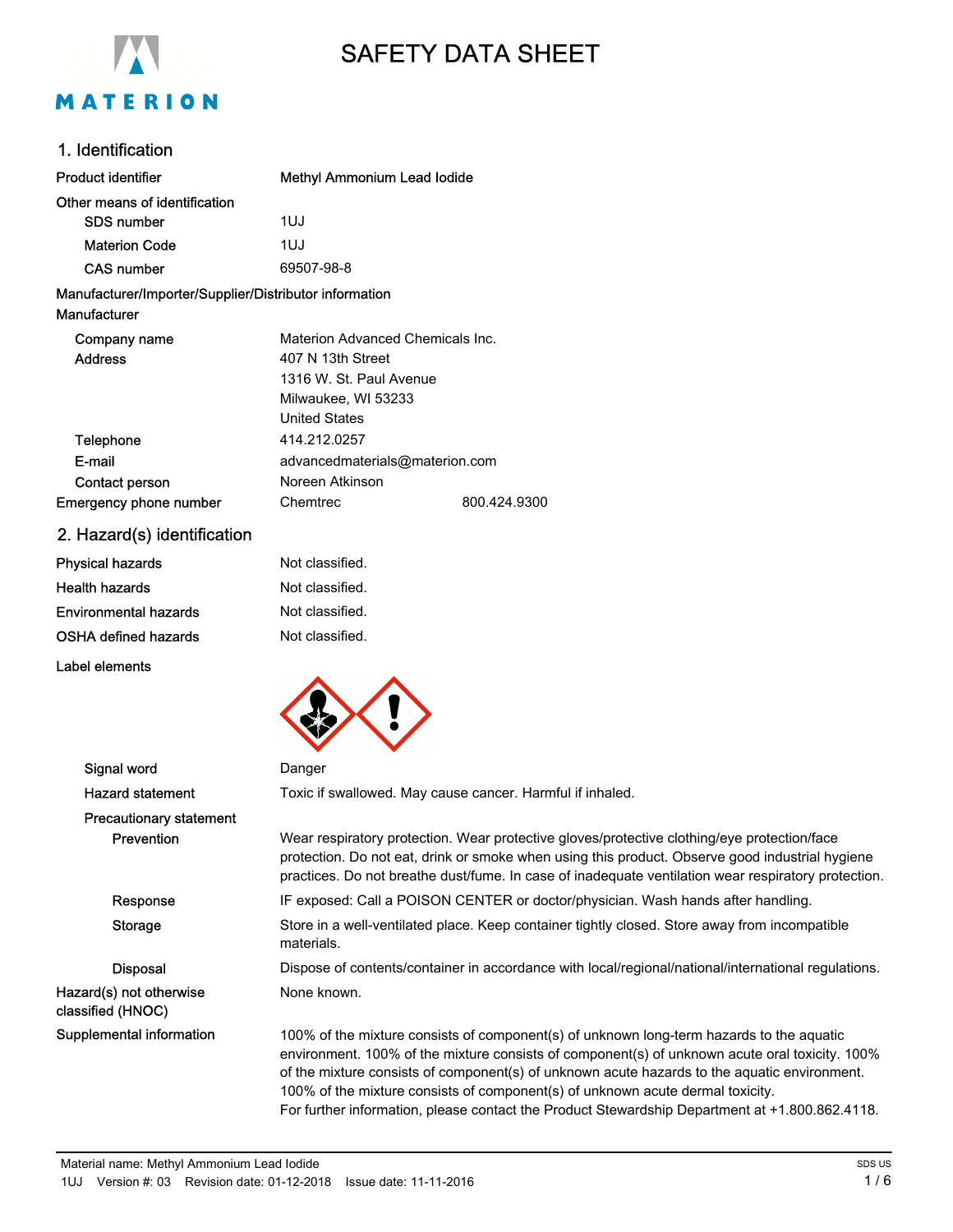# 3. Composition/information on ingredients

Substances

| oupolanuce                                                                   |                                                                                                                                                                                                                                                                                                                                                                                                        |                   |     |
|------------------------------------------------------------------------------|--------------------------------------------------------------------------------------------------------------------------------------------------------------------------------------------------------------------------------------------------------------------------------------------------------------------------------------------------------------------------------------------------------|-------------------|-----|
| <b>Chemical name</b>                                                         | Common name and synonyms                                                                                                                                                                                                                                                                                                                                                                               | <b>CAS number</b> | %   |
| Methyl Ammonium Lead Iodide                                                  |                                                                                                                                                                                                                                                                                                                                                                                                        | 69507-98-8        | 100 |
|                                                                              | *Designates that a specific chemical identity and/or percentage of composition has been withheld as a trade secret.                                                                                                                                                                                                                                                                                    |                   |     |
| 4. First-aid measures                                                        |                                                                                                                                                                                                                                                                                                                                                                                                        |                   |     |
| <b>Inhalation</b>                                                            | Move to fresh air. Call a physician if symptoms develop or persist.                                                                                                                                                                                                                                                                                                                                    |                   |     |
| <b>Skin contact</b>                                                          | Wash off with soap and water. Get medical attention if irritation develops and persists.                                                                                                                                                                                                                                                                                                               |                   |     |
| Eye contact                                                                  | Rinse with water. Get medical attention if irritation develops and persists.                                                                                                                                                                                                                                                                                                                           |                   |     |
| Ingestion                                                                    | Rinse mouth. Get medical attention if symptoms occur.                                                                                                                                                                                                                                                                                                                                                  |                   |     |
| Most important<br>symptoms/effects, acute and<br>delayed                     | Direct contact with eyes may cause temporary irritation.                                                                                                                                                                                                                                                                                                                                               |                   |     |
| Indication of immediate medical<br>attention and special treatment<br>needed | Treat symptomatically.                                                                                                                                                                                                                                                                                                                                                                                 |                   |     |
| <b>General information</b>                                                   | Ensure that medical personnel are aware of the material(s) involved, and take precautions to<br>protect themselves.                                                                                                                                                                                                                                                                                    |                   |     |
| 5. Fire-fighting measures                                                    |                                                                                                                                                                                                                                                                                                                                                                                                        |                   |     |
| Suitable extinguishing media                                                 | Water fog. Foam. Dry chemical powder. Carbon dioxide (CO2).                                                                                                                                                                                                                                                                                                                                            |                   |     |
| Unsuitable extinguishing media                                               | Do not use water jet as an extinguisher, as this will spread the fire.                                                                                                                                                                                                                                                                                                                                 |                   |     |
| Specific hazards arising from<br>the chemical                                | During fire, gases hazardous to health may be formed.                                                                                                                                                                                                                                                                                                                                                  |                   |     |
| Special protective equipment<br>and precautions for firefighters             | Self-contained breathing apparatus and full protective clothing must be worn in case of fire.                                                                                                                                                                                                                                                                                                          |                   |     |
| Fire fighting<br>equipment/instructions                                      | Use water spray to cool unopened containers.                                                                                                                                                                                                                                                                                                                                                           |                   |     |
| Specific methods                                                             | Use standard firefighting procedures and consider the hazards of other involved materials.                                                                                                                                                                                                                                                                                                             |                   |     |
| General fire hazards                                                         | No unusual fire or explosion hazards noted.                                                                                                                                                                                                                                                                                                                                                            |                   |     |
| 6. Accidental release measures                                               |                                                                                                                                                                                                                                                                                                                                                                                                        |                   |     |
| Personal precautions, protective<br>equipment and emergency<br>procedures    | Keep unnecessary personnel away. For personal protection, see section 8 of the SDS.                                                                                                                                                                                                                                                                                                                    |                   |     |
| Methods and materials for<br>containment and cleaning up                     | Stop the flow of material, if this is without risk. Following product recovery, flush area with water.<br>For waste disposal, see section 13 of the SDS.                                                                                                                                                                                                                                               |                   |     |
| <b>Environmental precautions</b>                                             | Avoid discharge into drains, water courses or onto the ground.                                                                                                                                                                                                                                                                                                                                         |                   |     |
| 7. Handling and storage                                                      |                                                                                                                                                                                                                                                                                                                                                                                                        |                   |     |
| Precautions for safe handling                                                | Observe good industrial hygiene practices.                                                                                                                                                                                                                                                                                                                                                             |                   |     |
| Conditions for safe storage,<br>including any incompatibilities              | Store in original tightly closed container. Store away from incompatible materials (see Section 10<br>of the SDS).                                                                                                                                                                                                                                                                                     |                   |     |
| 8. Exposure controls/personal protection                                     |                                                                                                                                                                                                                                                                                                                                                                                                        |                   |     |
| Occupational exposure limits                                                 | No exposure limits noted for ingredient(s).                                                                                                                                                                                                                                                                                                                                                            |                   |     |
| <b>Biological limit values</b>                                               | No biological exposure limits noted for the ingredient(s).                                                                                                                                                                                                                                                                                                                                             |                   |     |
| Appropriate engineering controls                                             | Good general ventilation (typically 10 air changes per hour) should be used. Ventilation rates<br>should be matched to conditions. If applicable, use process enclosures, local exhaust ventilation,<br>or other engineering controls to maintain airborne levels below recommended exposure limits. If<br>exposure limits have not been established, maintain airborne levels to an acceptable level. |                   |     |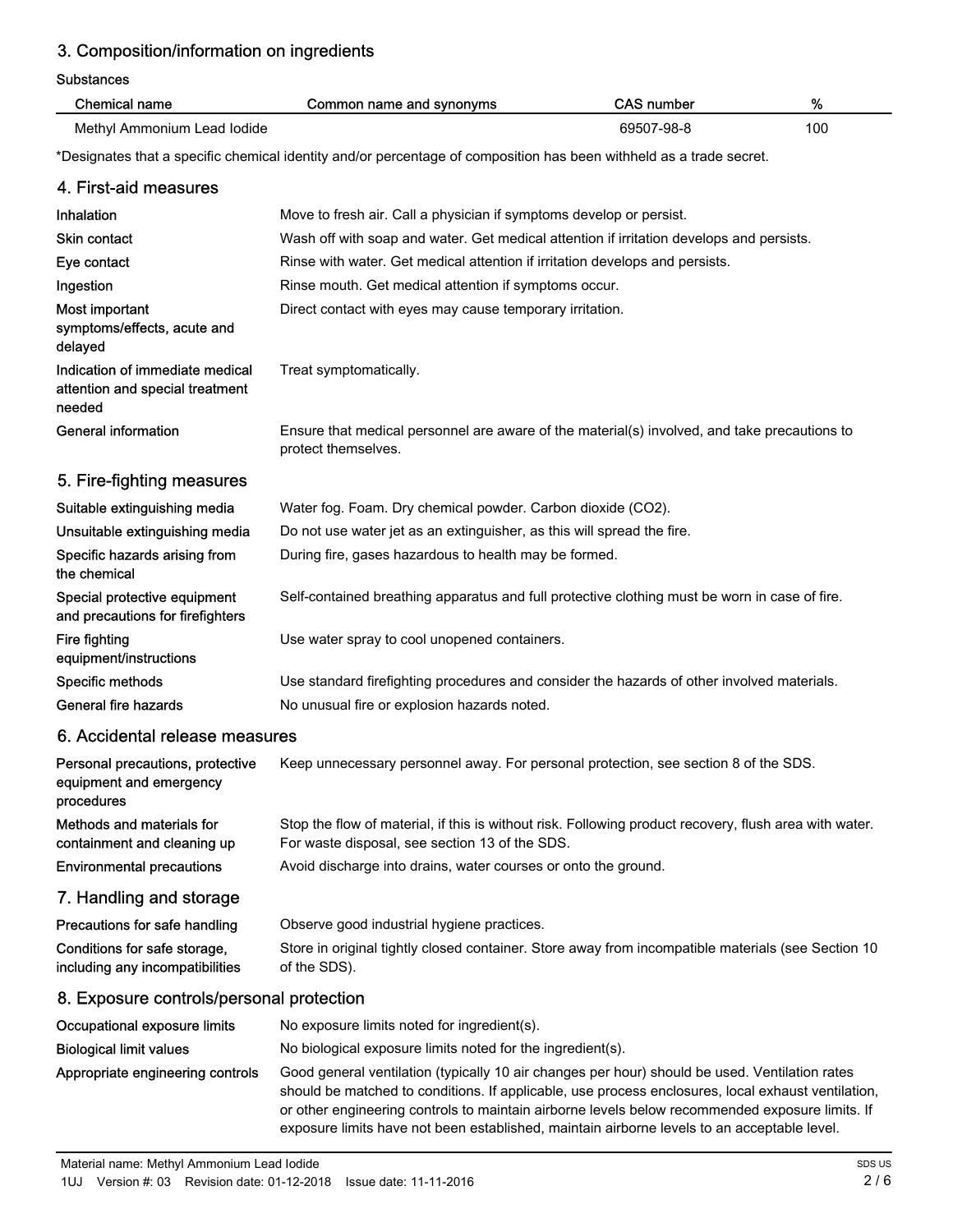| Control parameters                        | Follow standard monitoring procedures.                                                                                                     |
|-------------------------------------------|--------------------------------------------------------------------------------------------------------------------------------------------|
| Eye/face protection                       | Individual protection measures, such as personal protective equipment<br>Wear safety glasses with side shields (or goggles).               |
| <b>Skin protection</b><br>Hand protection | Wear appropriate chemical resistant gloves.                                                                                                |
| Other                                     | Wear suitable protective clothing.                                                                                                         |
| <b>Respiratory protection</b>             | In case of insufficient ventilation, wear suitable respiratory equipment.                                                                  |
| <b>Thermal hazards</b>                    | Wear appropriate thermal protective clothing, when necessary.                                                                              |
| General hygiene considerations            | Always observe good personal hygiene measures, such as washing after handling the material<br>and before eating, drinking, and/or smoking. |

# 9. Physical and chemical properties

### Appearance

| <b>Physical state</b>                             | Solid.                                                                                        |
|---------------------------------------------------|-----------------------------------------------------------------------------------------------|
| Form                                              | Solid.                                                                                        |
| Color                                             | Not available.                                                                                |
| Odor                                              | Not available.                                                                                |
| <b>Odor threshold</b>                             | Not available.                                                                                |
| pH                                                | Not available.                                                                                |
| Melting point/freezing point                      | Not available.                                                                                |
| Initial boiling point and boiling<br>range        | Not available.                                                                                |
| Flash point                                       | Not available.                                                                                |
| <b>Evaporation rate</b>                           | Not available.                                                                                |
| Flammability (solid, gas)                         | Not available.                                                                                |
| Upper/lower flammability or explosive limits      |                                                                                               |
| Flammability limit - lower<br>(%)                 | Not available.                                                                                |
| Flammability limit - upper<br>(%)                 | Not available.                                                                                |
| Explosive limit - lower (%)                       | Not available.                                                                                |
| Explosive limit - upper (%)                       | Not available.                                                                                |
| Vapor pressure                                    | Not available.                                                                                |
| Vapor density                                     | Not available.                                                                                |
| <b>Relative density</b>                           | Not available.                                                                                |
| Solubility(ies)                                   |                                                                                               |
| Solubility (water)                                | Not available.                                                                                |
| <b>Partition coefficient</b><br>(n-octanol/water) | Not available.                                                                                |
| Auto-ignition temperature                         | Not available.                                                                                |
| <b>Decomposition temperature</b>                  | Not available.                                                                                |
| <b>Viscosity</b>                                  | Not available.                                                                                |
| Other information<br><b>Explosive properties</b>  | Not explosive.                                                                                |
| <b>Oxidizing properties</b>                       | Not oxidizing.                                                                                |
| 10. Stability and reactivity                      |                                                                                               |
| Reactivity                                        | The product is stable and non-reactive under normal conditions of use, storage and transport. |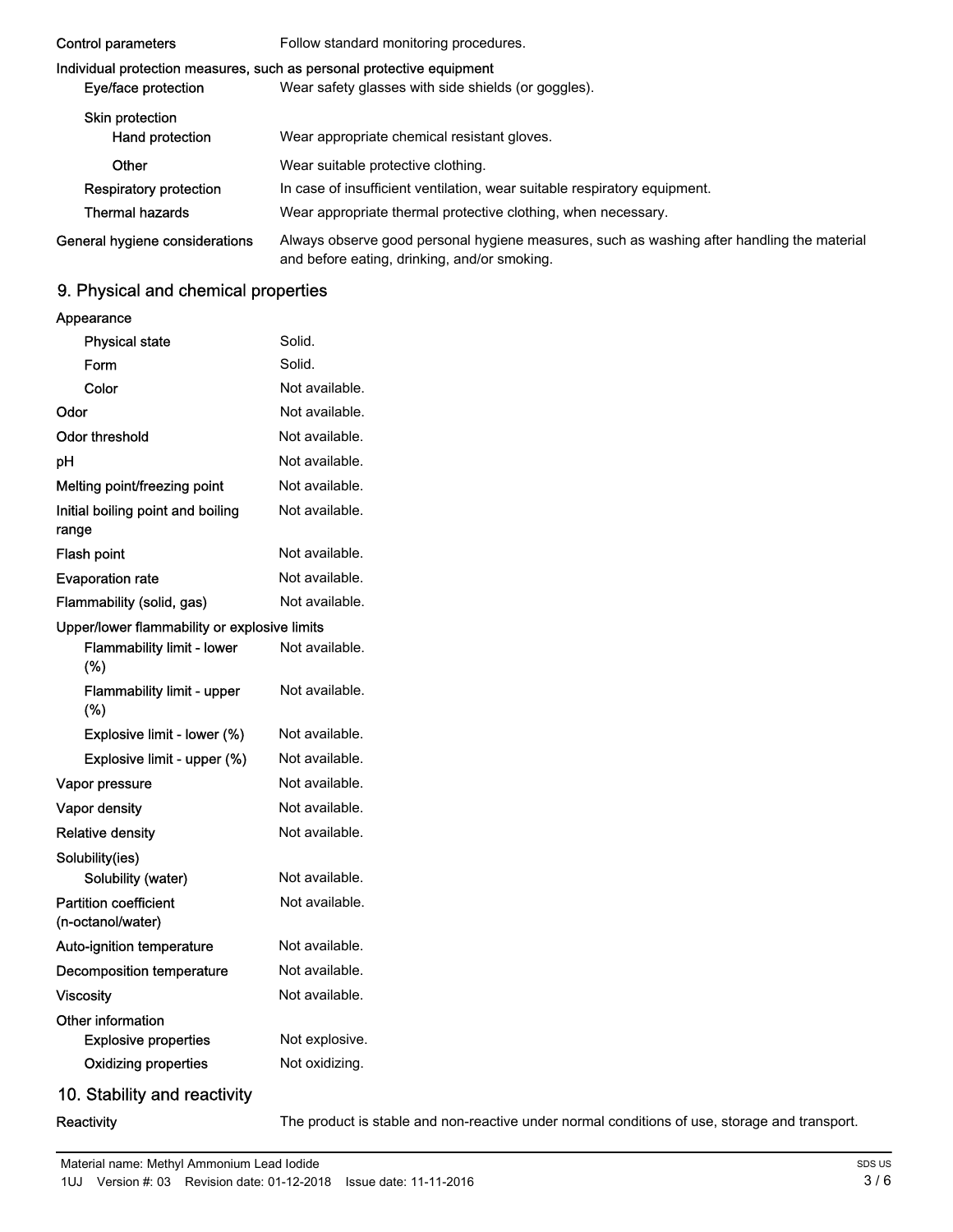| <b>Chemical stability</b>             | Material is stable under normal conditions.                 |
|---------------------------------------|-------------------------------------------------------------|
| Possibility of hazardous<br>reactions | No dangerous reaction known under conditions of normal use. |
| Conditions to avoid                   | Contact with incompatible materials.                        |
| Incompatible materials                | Strong oxidizing agents.                                    |
| Hazardous decomposition<br>products   | No hazardous decomposition products are known.              |

# 11. Toxicological information

# Information on likely routes of exposure

| Inhalation                                                                                             | No adverse effects due to inhalation are expected.                                                                                                                                                    |  |
|--------------------------------------------------------------------------------------------------------|-------------------------------------------------------------------------------------------------------------------------------------------------------------------------------------------------------|--|
| <b>Skin contact</b>                                                                                    | No adverse effects due to skin contact are expected.                                                                                                                                                  |  |
| Eye contact                                                                                            | Direct contact with eyes may cause temporary irritation.                                                                                                                                              |  |
| Ingestion                                                                                              | Expected to be a low ingestion hazard.                                                                                                                                                                |  |
| Symptoms related to the<br>physical, chemical and<br>toxicological characteristics                     | Direct contact with eyes may cause temporary irritation.                                                                                                                                              |  |
| Information on toxicological effects                                                                   |                                                                                                                                                                                                       |  |
| <b>Acute toxicity</b>                                                                                  | Not known.                                                                                                                                                                                            |  |
| Skin corrosion/irritation                                                                              | Prolonged skin contact may cause temporary irritation.                                                                                                                                                |  |
| Serious eye damage/eye<br>irritation                                                                   | Direct contact with eyes may cause temporary irritation.                                                                                                                                              |  |
| Respiratory or skin sensitization                                                                      |                                                                                                                                                                                                       |  |
| Respiratory sensitization                                                                              | Not a respiratory sensitizer.                                                                                                                                                                         |  |
| Skin sensitization                                                                                     | This product is not expected to cause skin sensitization.                                                                                                                                             |  |
| Germ cell mutagenicity                                                                                 | No data available to indicate product or any components present at greater than 0.1% are<br>mutagenic or genotoxic.                                                                                   |  |
| Carcinogenicity                                                                                        | This product is not considered to be a carcinogen by IARC, ACGIH, NTP, or OSHA.                                                                                                                       |  |
| IARC Monographs. Overall Evaluation of Carcinogenicity<br>Not listed.<br>Not regulated.<br>Not listed. | OSHA Specifically Regulated Substances (29 CFR 1910.1001-1050)<br>US. National Toxicology Program (NTP) Report on Carcinogens                                                                         |  |
| Reproductive toxicity                                                                                  | This product is not expected to cause reproductive or developmental effects.                                                                                                                          |  |
| Specific target organ toxicity -<br>single exposure                                                    | Not classified.                                                                                                                                                                                       |  |
| Specific target organ toxicity -<br>repeated exposure                                                  | Not classified.                                                                                                                                                                                       |  |
| <b>Aspiration hazard</b>                                                                               | Not an aspiration hazard.                                                                                                                                                                             |  |
| 12. Ecological information                                                                             |                                                                                                                                                                                                       |  |
| <b>Ecotoxicity</b>                                                                                     | The product is not classified as environmentally hazardous. However, this does not exclude the<br>possibility that large or frequent spills can have a harmful or damaging effect on the environment. |  |
| Persistence and degradability                                                                          | No data is available on the degradability of this product.                                                                                                                                            |  |
| <b>Bioaccumulative potential</b>                                                                       | No data available.                                                                                                                                                                                    |  |
| Mobility in soil                                                                                       | No data available.                                                                                                                                                                                    |  |
| Other adverse effects                                                                                  | No other adverse environmental effects (e.g. ozone depletion, photochemical ozone creation<br>potential, endocrine disruption, global warming potential) are expected from this component.            |  |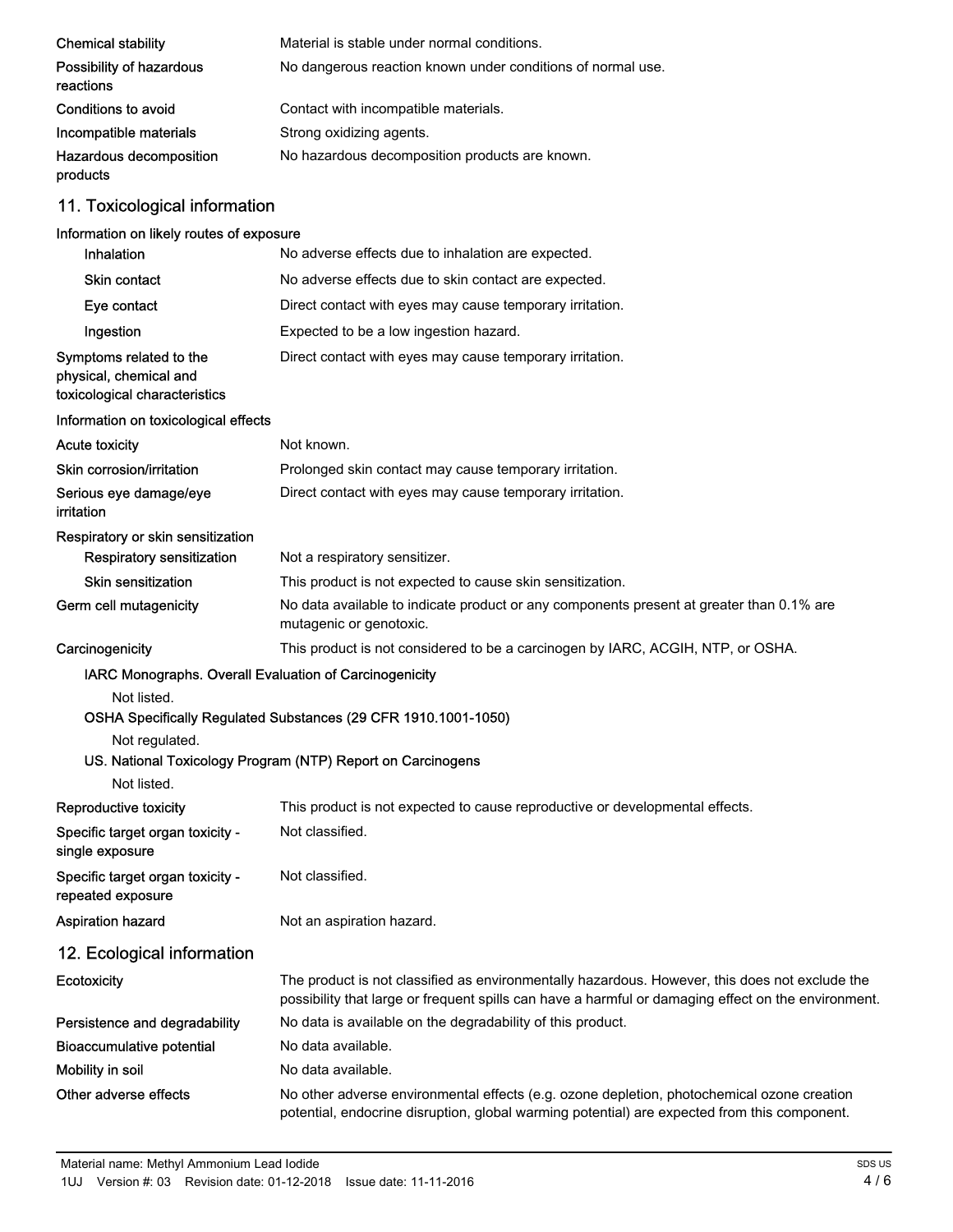## 13. Disposal considerations

| Disposal instructions                    | Collect and reclaim or dispose in sealed containers at licensed waste disposal site.                                                                                                                                   |
|------------------------------------------|------------------------------------------------------------------------------------------------------------------------------------------------------------------------------------------------------------------------|
| Local disposal regulations               | Dispose in accordance with all applicable regulations.                                                                                                                                                                 |
| Hazardous waste code                     | The waste code should be assigned in discussion between the user, the producer and the waste<br>disposal company.                                                                                                      |
| Waste from residues / unused<br>products | Dispose of in accordance with local regulations. Empty containers or liners may retain some<br>product residues. This material and its container must be disposed of in a safe manner (see:<br>Disposal instructions). |
| Contaminated packaging                   | Since emptied containers may retain product residue, follow label warnings even after container is<br>emptied. Empty containers should be taken to an approved waste handling site for recycling or<br>disposal.       |

### 14. Transport information

#### **DOT**

Not regulated as dangerous goods.

#### IATA

Not regulated as dangerous goods.

#### IMDG

Not regulated as dangerous goods.

# 15. Regulatory information

#### US federal regulations

This product is not known to be a "Hazardous Chemical" as defined by the OSHA Hazard Communication Standard, 29 CFR 1910.1200.

### TSCA Section 12(b) Export Notification (40 CFR 707, Subpt. D)

Not regulated.

#### CERCLA Hazardous Substance List (40 CFR 302.4)

#### Not listed.

#### SARA 304 Emergency release notification

Not regulated.

#### OSHA Specifically Regulated Substances (29 CFR 1910.1001-1050)

Not regulated.

Hazard categories

#### Superfund Amendments and Reauthorization Act of 1986 (SARA)

Immediate Hazard - No Delayed Hazard - No Fire Hazard - No Pressure Hazard - No Reactivity Hazard - No

#### SARA 302 Extremely hazardous substance

Not listed.

# SARA 311/312 Hazardous No

# chemical

## SARA 313 (TRI reporting)

Not regulated.

## Other federal regulations

Clean Air Act (CAA) Section 112 Hazardous Air Pollutants (HAPs) List

#### Not regulated.

## Clean Air Act (CAA) Section 112(r) Accidental Release Prevention (40 CFR 68.130)

Not regulated.

# Safe Drinking Water Act Not regulated.

(SDWA)